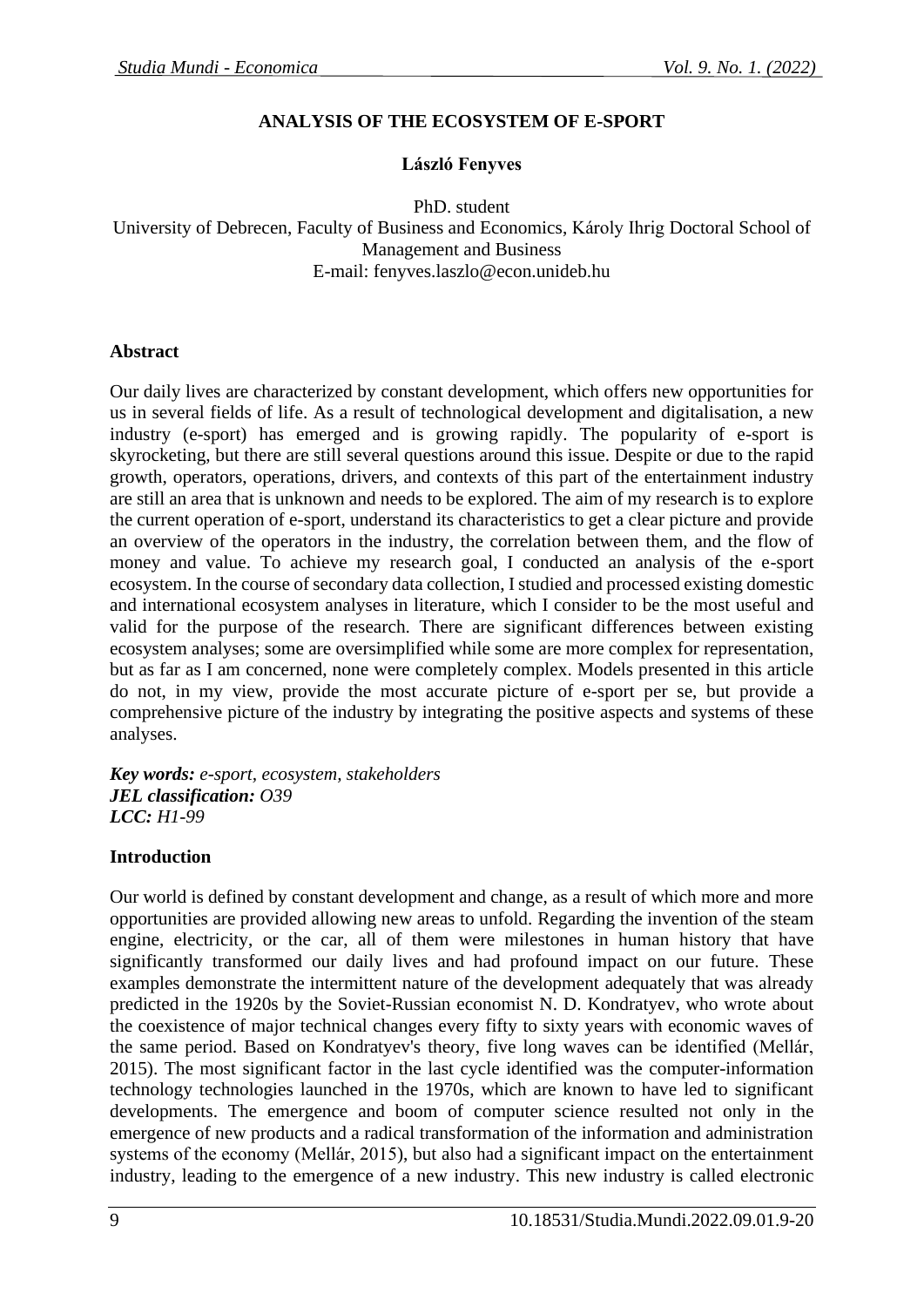sport (e-sport), which is the fastest growing field currently and which would not have been possible without the advent of information technology and digitalisation. The growth tendency of the area is not limited to these days, the industry has been developing rapidly for a few years now, gaining ground and popularity year by year. Playing computer games is the most popular among the younger teens and those in their twenties which is not yet considered e-sport in itself, but it forms the basis of the entire industry. Beyond the hobby level, the number of those competing in video games is growing, and practically it is the ground of the definition of esport, pursuing e-sport at professional-level.

Electronic sport is one of the fastest growing forms in digital entertainment and it is booming, particularly due to technological advances such as the increased prevalence of online games (Hamari - Sjöblom, 2017), the availability of technology and the organization of competitions (Jenny et al., 2017). Despite or due to the growth tendency, operators, operations, drivers, and contexts of this field of the entertainment industry are still unknown. Furthermore, there are several questions about e-sport, which provide research goals and research areas for those researchers / professionals who are interested in e-sport. The main objective of my research was to study the 'functioning' of e-sport to get and provide a comprehensive picture of operators and contexts of the industry. Consequently, to determine the most objective picture possible, I will analyse the ecosystem of e-sport in this article.

# *E-sport*

Although e-sport have started to develop spectacularly in the last few years, its history dates back to earlier, with the first such competition held at Stanford University in 1972. At that time, technological background did not allow e-sport to start significant development, which changed after the turn of the millennium, when the rate of growth became exponential (Láng, 2017). Based on my research so far, I found that literature has been focusing on the topic since 2010, a significant amount of literature has been available since then. It can be concluded that there are several definitions in literature, a significant part of which are the same.

The essence of e-sport can be accurately outlined by several definitions. Wagner (2006) considers e-sport as an area of sport activities where people can develop and practice physical and / or mental abilities with information and communication technology. Wagner highlighted a controversial issue in his definition, which has been a concern for researchers ever since, and so far, no exact agreement has been reached regarding physical activity. Shortly after Wagner's theory, a significant aspect can be found in Jin's (2010) definition, which has been accepted to make e-sport as accurate as possible since then. By definition, e-sport can be interpreted through online games and related activities, which mean the form of competitions and tournaments between players. Like Jin (2010), Witkowski (2012) bases his remarks on competitiveness, who concludes that e-sport is an organized and competitive approach to computer games (Witkowski, 2012). For researchers, e-sport is implemented within a competitive framework. A PwC study from 2018 states that video gaming at home, at hobby level, is not considered as e-sport (PwC, 2018). E-sport, as a term, can be related to virtually any video game that allows competition between players based on measurable results (Kőhidi, 2018). Szabella (2018) describes e-sport as follows: e-sport is an individual or social sport that requires controlled physical action on an electronic device where the individual or team competes with each other. As it is clear from this definition, Szabella (2018) defines e-sport as a sport in addition to the physical activity discussed earlier, which is also the base of debate these days. E-sport refers to organized video game competitions that serve as a non-traditional model of sport and became a commercial entertainment business, generating hundreds of millions of dollars in revenue, especially over the past five years (Gawrysiak, 2016; Jenny et al., 2017). If we have a closer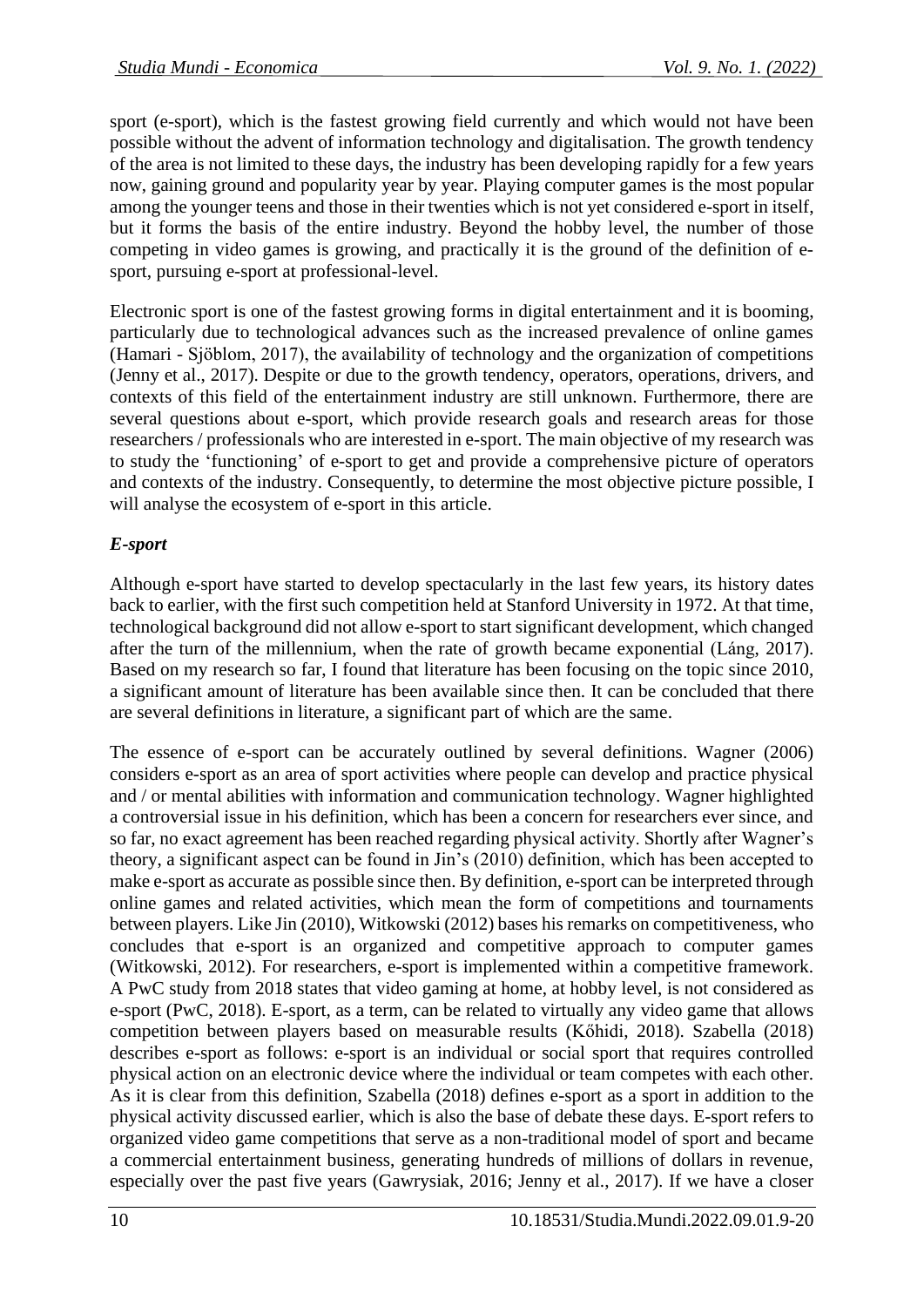insight on the revenue growth discussed by Gawrysiak (2016) and Jenny et al. (2017), development that is characteristic of this industry can be well quantified:



**Figure 1: Revenue growth in e-sport**

*Source: Newzoo (2021), Newzoo (2022)*

According to a statement in Newzoo (2022) report (Figure 1), revenue is expected to rise sharply by 2025, which means it will exceed \$ 1.8 billion Newzoo (2022). Revenues include sponsorship, media rights, publisher fees, merchandise and tickets, digital and streaming revenues Newzoo (2022). It can be concluded that the spread of e-sport is illustrated by two data, one is the increase in revenue discussed above and the other is the increase in views:



**Esports Enthusiasts** 





*Source: Newzoo (2021), Newzoo (2022)*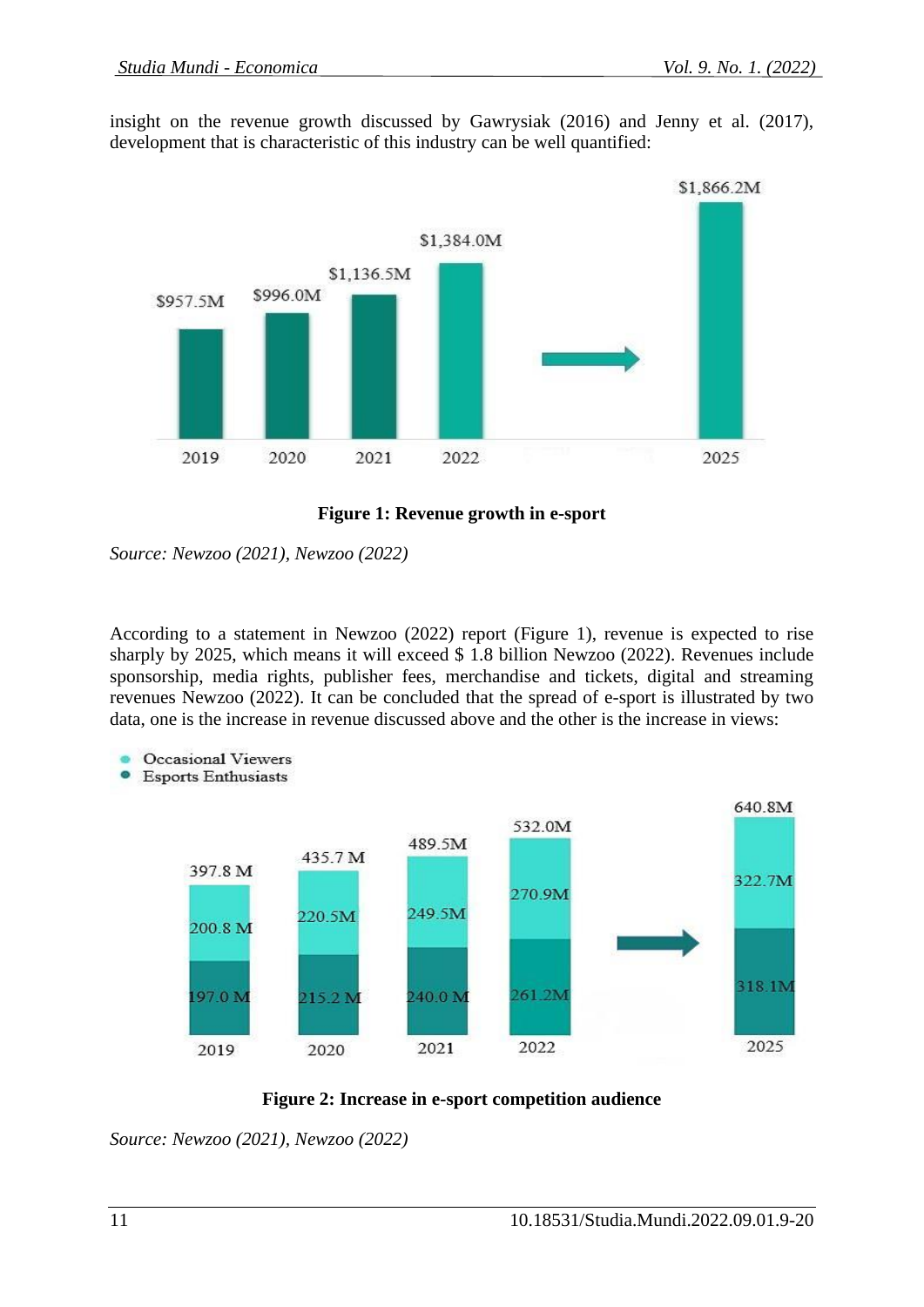According to a Newzoo report (Figure 2), in 2022, the global e-sport community will grow by 8.7%, which means it will reach 532 million. The group of e-sport fans will include 261,2 million people, and casual audience will be up to 270,9 million. The global e-sport community was 489,5 million in 2021.Views are expected to rise to 640,8 million by 2025 Newzoo (2022).

### *Ecosystem*

The ecosystem, or system of organizations, refers to a complex phenomenon in each scientific interpretations. The term first appeared in natural sciences, including biology and ecology. In the context of economic theory, the term was first used in the late 1980s (Horváth, 2021). An ecosystem is a functional unit that includes players that are highly interdependent and whose are interconnected (Jalonen, 2019). An ecosystem refers to a set of operators with relationships and processes between them that determine value creation (Fransman, 2014).

### **Material and method**

The main goal of my research is to map the operation of the e-sport industry, to get to know its characteristics, which includes the processes / relationships between the operators, as well as the process of money and value flow. To achieve this goal, I used the analysis of the ecosystem in the industry as a research method. In the course of secondary data collection, I studied and process existing domestic and international ecosystem analyses in literature, which I consider to be the most useful for the purpose of the research. During data collection, I searched the databases of ScienceDirect, Scopus, Researchgate, in addition I delved into Google Scholar and Esportsresearch websites and used the Internet. I conducted the research based on the keywords *'e-sport'*, *'esport'*, *'esports'*, *'esports ecosystem'*, *'ecosystem of esports'* and *'e-sport ecosystem'*. Models presented and analysed in my article have been selected on the basis of two aspects, on one hand the content of the models provides a clear / concise picture of the sector in part or in full, and on the other hand the models contain elements, links and relationships that are necessary for the functioning of the area, and these elements are not always included in ecosystem representations based on my experience.

# **Results**

### *Stakeholders in e-sport*

In my secondary research, I first surveyed stakeholders in e-sport ecosystem. I will start with Śliwa – Krzos (2020), The Model of eSports Ecosystems, which focused on collecting e-sport stakeholders. This study is based on the approach of Tobias Scholz from 2019, who summarized e-sport industry from a strategic management perspective. The author used the stakeholder path approach to identify and characterize stakeholders in the e-sports sector, dividing them into two groups as suggested by Darnall et al. (2010):

- primary stakeholders directly involved in the value chain: game developers, tournament organizers, professional players and teams, infrastructure and service providers, community,
- secondary stakeholders who have an indirect influence on primary stakeholders: governing bodies, sports organizations, sponsors, the general public, investors, entrepreneurs, the media, and shareholders (Scholz, 2019).

The authors performed an analysis of the social media content of selected e-sport related organizations. Records were being analysed for 2 years for all references and mentions of other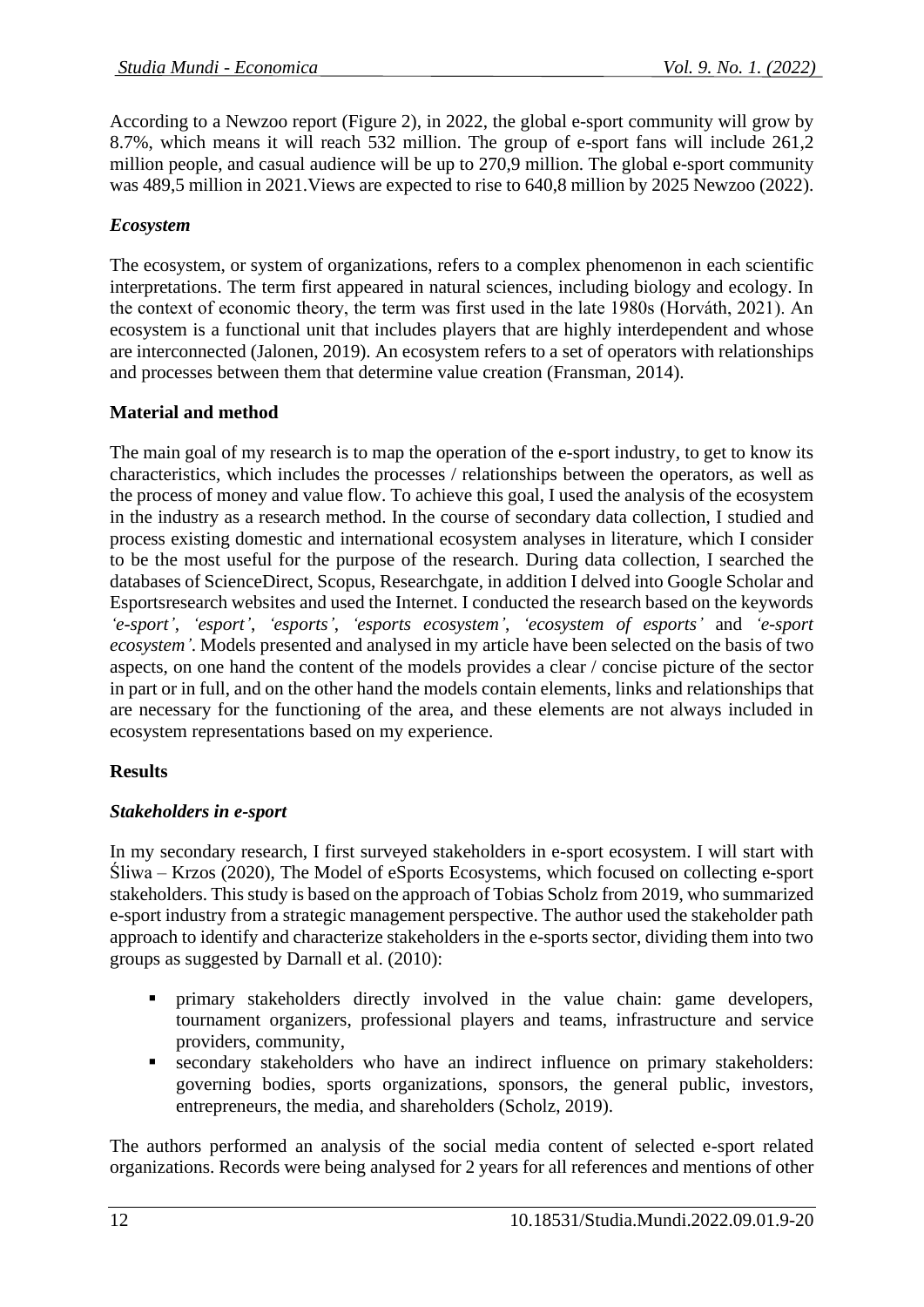entities and description of the relationship between them. Entries included links to external sources (other websites, social media, images, and videos) that were regularly reviewed for additional insight into the events and players being studied. The research covered a total of more than 500 comments and 100 additional items. Based the analysis of data obtained during the research, it was concluded that they could verify Scholz's (2019) model, as the authors were able to identify all the roles he identified, but suggested extending the model as shown in Figure 3 below:



**Figure 3: Stakeholders in e-sport**

# *Source: Śliwa – Krzos (2020)*

Based on their research, the authors propose an extension of e-sport stakeholders beyond what was identified by Scholz (2019), which are commentators, celebrities, supporting event organizers, and cosplayers. Of the four categories proposed, cosplayers may certainly be unfamiliar to many who are also considered to be special stakeholders in e-sport. Winge (2006) describes cosplayers as role-playing people who hide in the costumes of characters, comics, cartoons, anime, and other fictional universes during events.

# *The ecosystem of e-sport*

The interdisciplinary nature of e-sport requires a holistic approach that integrates not only the video game industry, but also other industries involved, their players (existing or co-developed with e-sports) and the relationships between them. The methodology used for this type of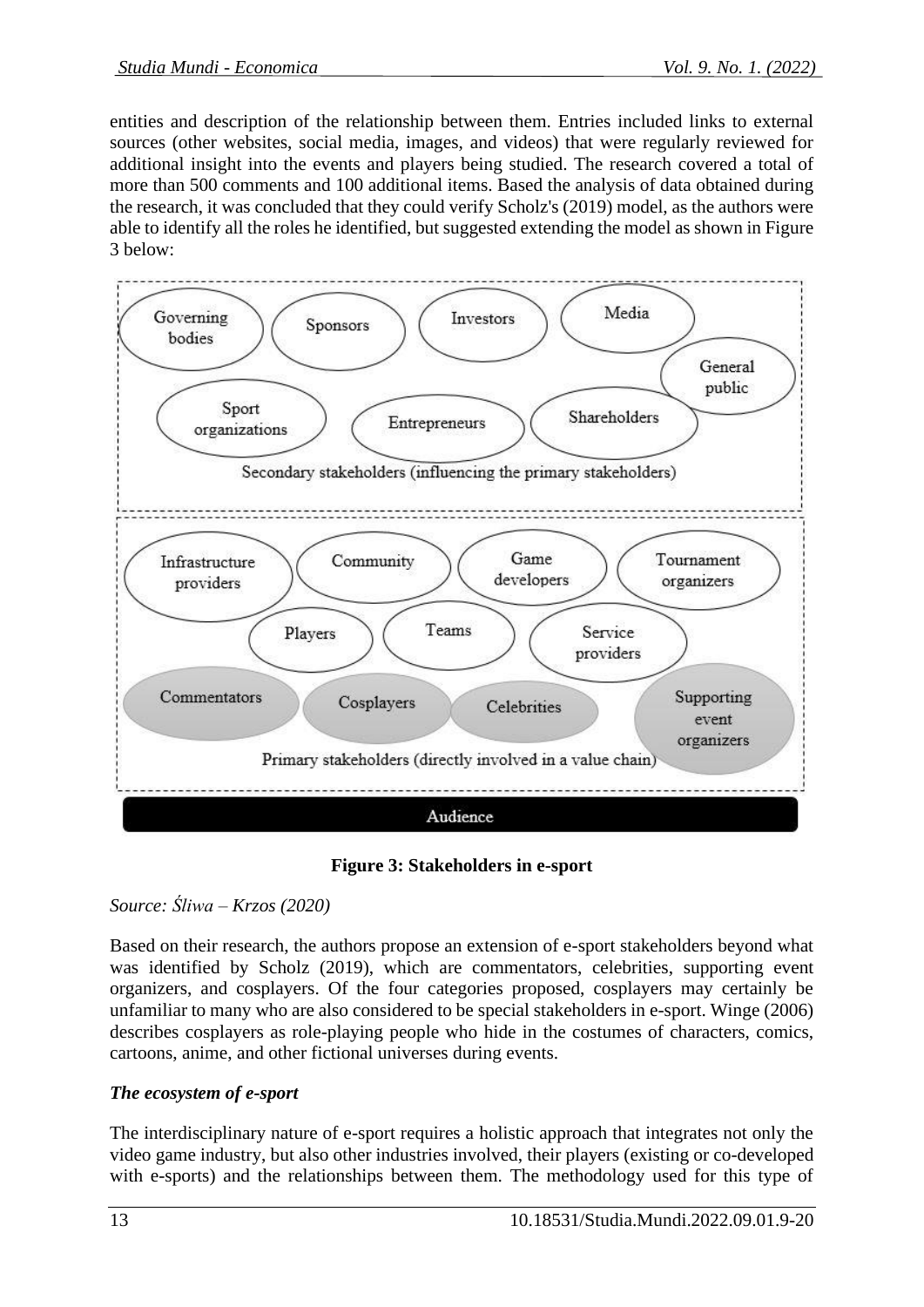approach consists of two phases: an initial phase in the form of a bibliographic review or literature search of scientific and professional sources approaching the e-sport industry, and a later phase, derived from the results obtained in the first phase, in the form of a proposed general ecosystem that allows the structure and functioning of the industry to be recognized (Vera - Terrón, 2019).

Vera and Terrón (2019) in their study took a more flexible approach to ecosystem analysis due to the specific nature of the digital environment and e-sport and opted for a networked approach based on the central role of 'users' (Figure 4).





# *Source: Vera - Terrón (2019)*

The ecosystem they compiled was divided into three levels, where activities and operators were indicated in different colours. Activities or operators that are independent of the e-sport industry are indicated in white box; the elements necessarily related to e-sport are marked in light grey and the dark grey boxes contain the activities or players that developed as a result of e-sport. Furthermore, players in the boxes with blue frame are directly related to the user as the core of the industry. The so-called **'users'** in the ecosystem are professional players, coaches, and analysts. Analysts are permanent members of the professional team and can even participate in broadcasts due to their professional knowledge. Their work is closely related to and complementary to the work of trainers. The central players of the system are streamers and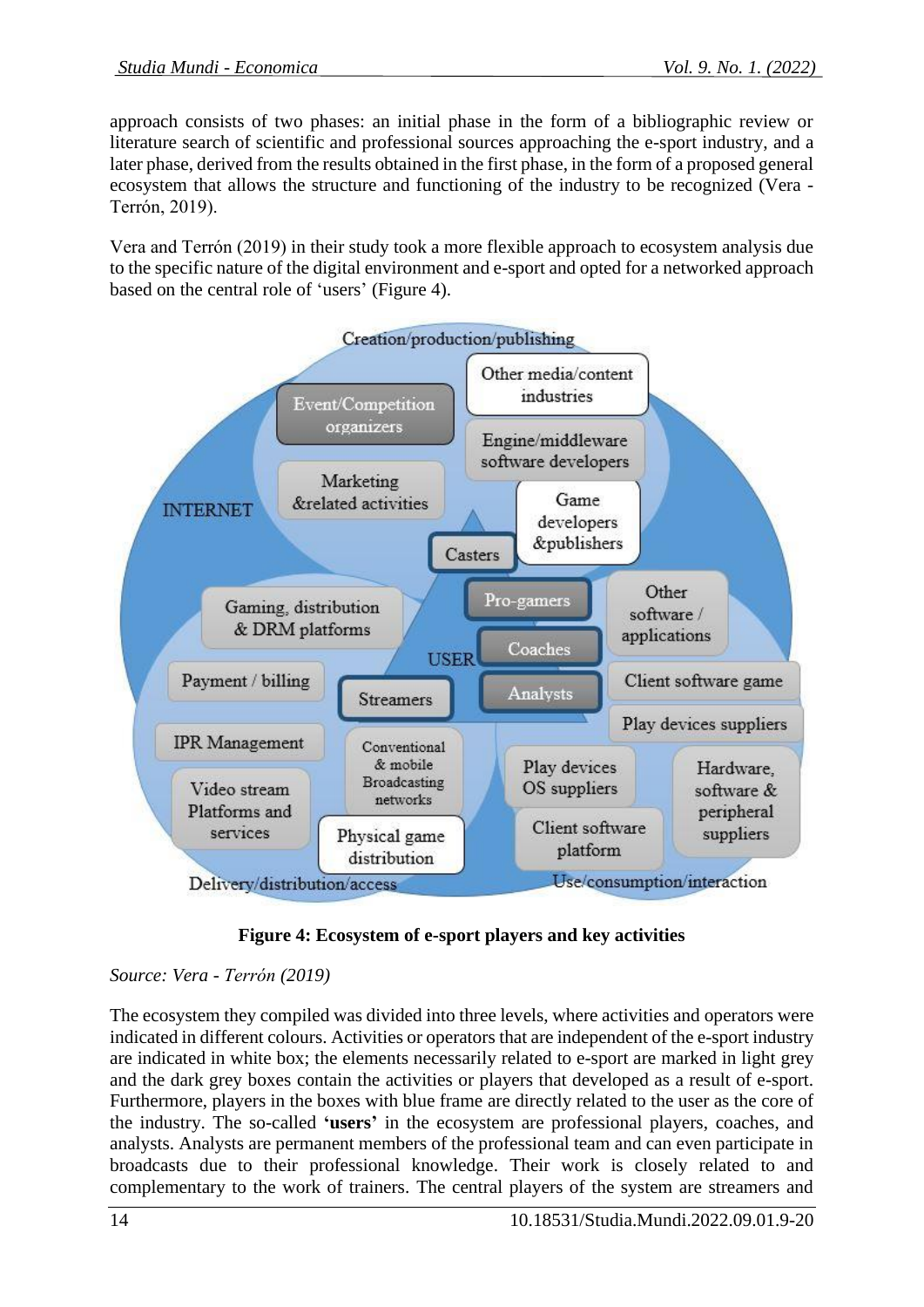casters / intermediaries. The first of the three categories defined by authors is **creation / production / publishing** category, which includes game developers and publishers, as well as the media as an ecosystem-independent ecosystem player. The organizers of the events / competitions are also an integral part of the ecosystem, which is included in a dark grey box, which shows that they have become components of the system due to the continuous development of the sector. Elements necessarily related to e-sports in this category included software developers as well as marketing and related activities.

The second category is **delivery / distribution / access**: the physical distribution of games is independent of the industry. Other participants in the category are elements necessarily related to e-sport, such as competition platforms, traditional and mobile networks, intellectual property rights and payment / invoicing.

Finally, the presence of players in the third category **(use / consumption / interaction)** is necessarily related to e-sport. It includes providers of devices, hardware, software, and operating systems, in addition to gaming, streaming, and recording clients, that make it easier for users to interact with e-sport-related content. Also included in this section are other ancillary applications, software, and peripherals required to play, view, record, or broadcast competitive video games to produce content (Jenkins 1992; Ritzer - Jurgenson 2010). They conclude that two existing industries have two core impacts on the structure of e-sport ecosystem; the video game industry and professional sports. In my opinion, one of the most complex and best illustrative analyses of the e-sport market in Hungary and the Visegrád Group Countries was performed by PwC, one of the leading business consulting companies in the country, in which the relationships between participants are much better defined compared to the model from 2019 by Vera and Terrón (Figure 5).



**Figure 5: The ecosystem of e-sport**

*Source: PwC (2018)*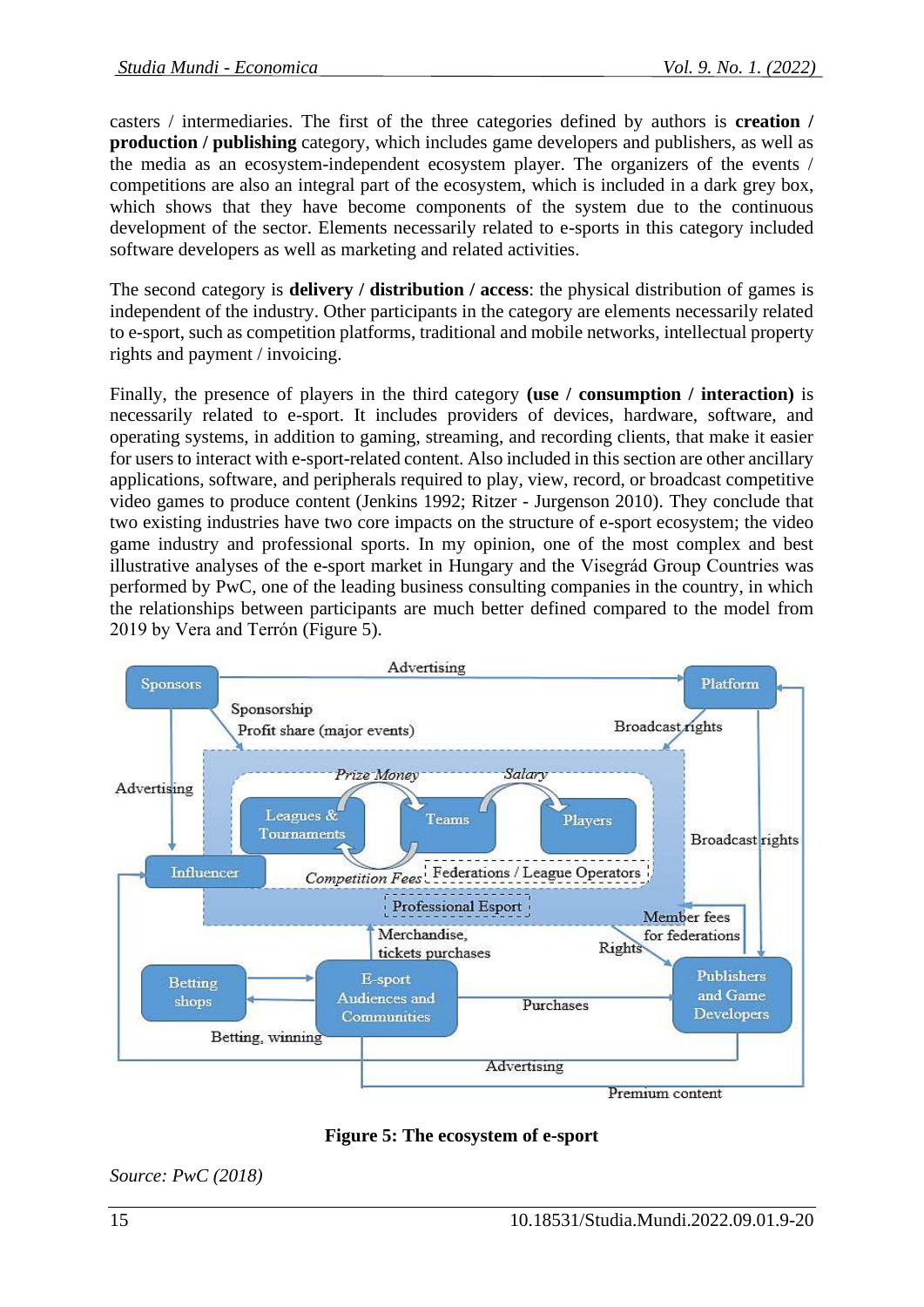Each player in e-sport has their own sources of revenue. The engine of the ecosystem included e-athletes, teams, competitions of teams and audience. Of course, the games are developed by publishers, they sell the right to organize the competition, therefore their role is crucial for the whole ecosystem. Through the transmission of content / competitions / events (competitions, streams, analysis, etc.), access to the e-sport audience is provided by so-called platforms such as Twitch.tv or YouTube. Other operators, such as sponsors, influencers, and betting offices, facilitate the growth of the e-sport market, which will ultimately benefit all the players (PwC, 2018).

Compared to analyses presented so far, in addition to relationship between stakeholders, Newzoo's 2021 Global Esports & Live Streaming Market Report illustrates e-sport ecosystem based on money and value flows. Players, influencers, teams, fans / spectators, event organizers, publishers, sponsors, and platforms are involved in this representation. Based on Figure 6, it can be concluded that there is revenue from several sources for both teams and professional esport players. In case of players, in addition to receiving salary or a reward for prizes / winnings, they also receive a sponsorship allowance from sponsors / investors, a share of the revenue from the broadcasts and their income from the game publishers. Revenue from broadcasts includes a portion of subscription, support, and advertising revenue.



H Money I Value

# **Figure 6: The ecosystem of e-sport – money and value flow among operators**

*Source: Newzoo (2021)*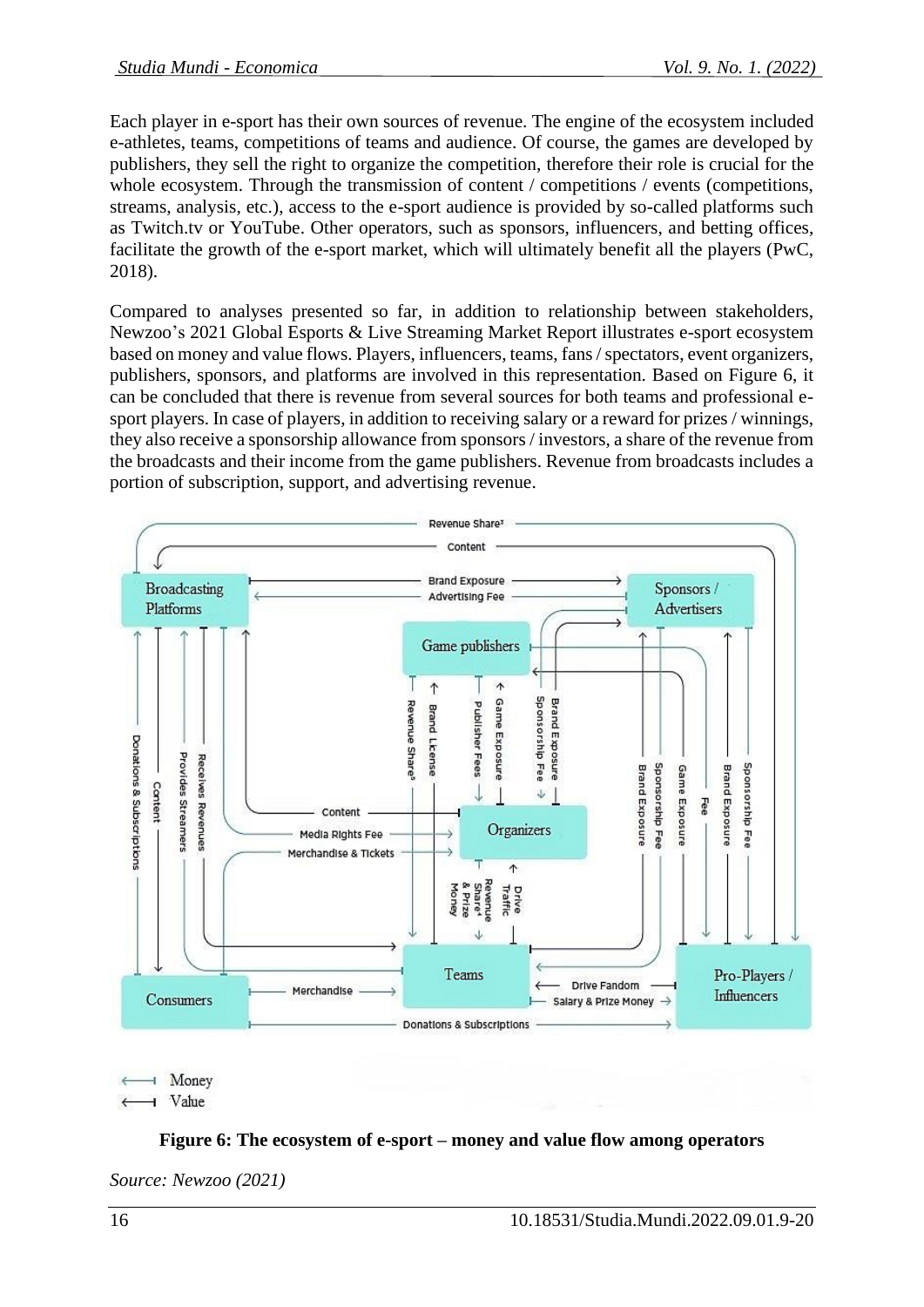Sponsors supports teams in the same way as athletes, and teams receive revenue from game publishers, organizers, and broadcasts, as well as cash prizes for specific placements. Revenue from organizers includes sponsorship and media rights. Fans and the audience can buy various products with the team's coat of arms (e.g., jersey, t-shirt, bag, calendar, hat, flag, scarf, mug, etc.) thus supporting teams. In addition to players and teams, sponsors provide support for tournament / event organizers as well as various platforms that allow those interested to follow matches online. Sponsors receive advertising and distribution of their brand in return for their support. Game publishers may own more than one game and be organizers of competitions related to the games they operate. In addition to sponsorship and, where applicable, publishing revenues, organizers derive a significant amount of money from media rights and the purchase of tickets by fans / viewers, part of which can be used to reward the winners.

According to the following figure, the e-sport ecosystem is characterized by e-athletes and teams and their coaches, game developers and publishers, e-sport competition organizers and league organizations, national and international e-sport associations, media and live broadcasting platforms, betting companies, gaming computer and equipment manufacturers, sponsors, and advertisers, and, of course, fans and followers of e-sport (Jalonen, 2019).



**Figure 7: Multilevel e-sport ecosystem**

# *Source: Jalonen (2019)*

Jalonen (2019) compiled the e-sport ecosystem based on a different system than before and defined different levels, with a focus on professional or leisure-like competitive play, to which it also adds player preparation (Figure 7). Game developers and publishers, tournaments and leagues, and fans and followers are closest to the centre of the ecosystem. The next, i.e., at the third level, is the ecosystem operator that has so far been left out of both the stakeholder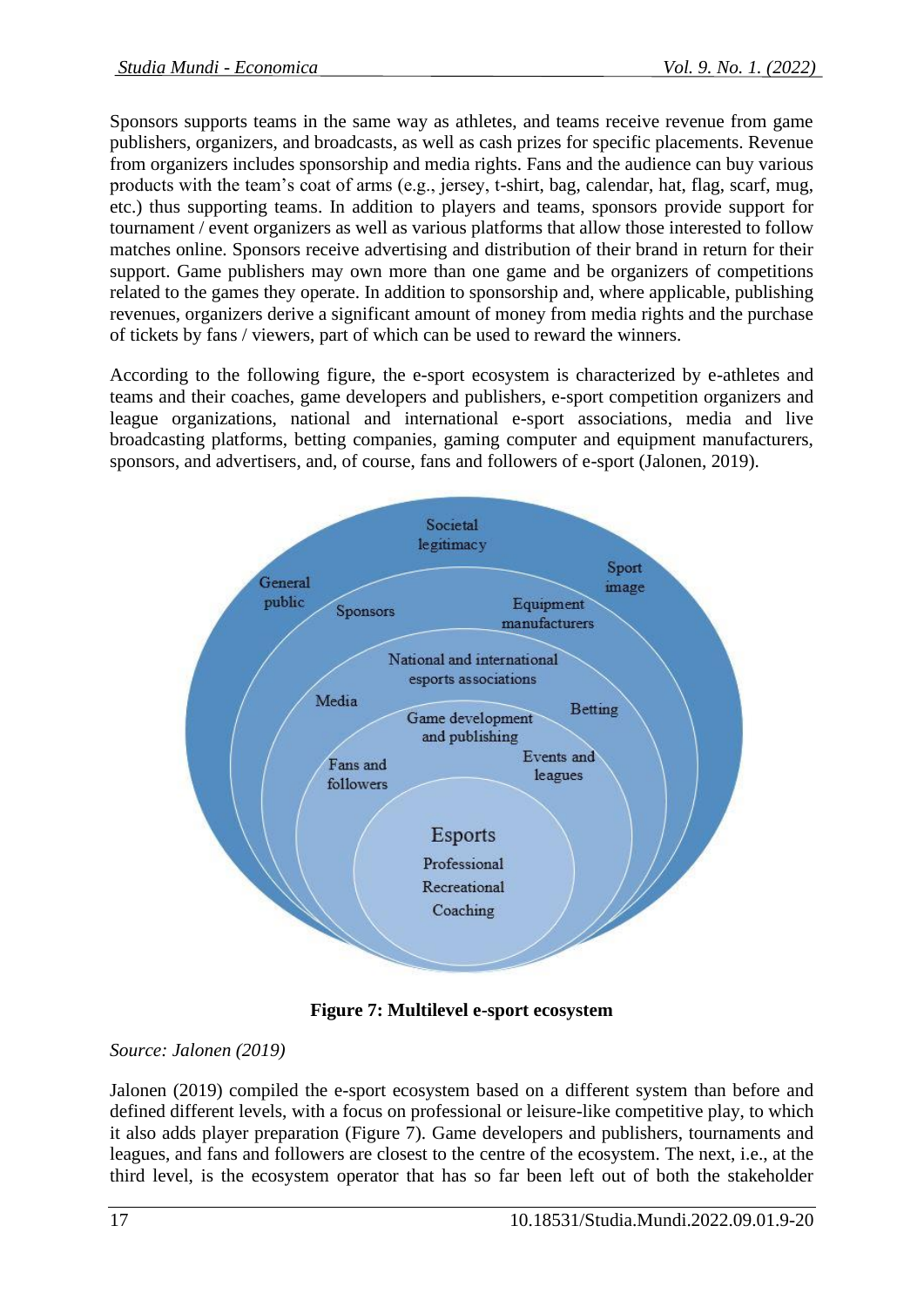compilation and the ecosystem representations, which includes national and international esport associations that are essential to the functioning of the sector. The organizational background creates the regulation of an industry, allows its development, sanctions if necessary and guarantees the uncertainty of the outcome of e-sport events, which is a prerequisite for esports betting agencies.

### **Conclusions**

As Nicolas Besombes, an associate professor at the University of Paris, phrased it, "*there are several systems for analysing the e-sport ecosystem and these try to provide the most objective and valid picture. However, these have never been fully satisfying because, unfortunately, these systems are either too simplistic, incomplete or do not clearly represent the interactions between different stakeholders* (Besombes, 2019)." I experienced his statement in several analyses focusing on e-sport ecosystem. There are significant differences between ecosystem analyses, some are simplified, some are more complex to represent, and there are differences in the modelling system, but studying multiple ecosystems provides an opportunity to capture the strengths of each model to get a complex picture of e-sports operation.

I chose the models presented because they provided the clearest possible picture of how the industry works. The compilation of e-sport stakeholders by Śliwa – Krzos (2020) provides a fairly detailed picture of stakeholders, identifying not only primary but also secondary stakeholders. The relationships / correlations between the operators are presented in a complex way in the PwC 2018 study. It is clear that e-athletes and the teams made up of them are central operators in the ecosystem who belong to associations, but athletes / teams would not be able to function without other important operators. Such indispensable operators in the industry are game developers and publishers, who provide video games around which e-sport competitions and tournaments can be organized. Publishers / developers play not only an important role in the creation of video games, but also have the right to organize competitions / tournaments, which they either run themselves or outsource to a third party. One of the features of e-sport is that the competitions / events are followed not only by a huge crowd on the spot but are also broadcast on various internet platforms. The two main sources of revenue for e-sport are sponsors and, of course, spectators, who thus play a prominent role in the system. Fans / spectators can not only enjoy the tournaments by following them in person or online, but they can also place bets on matches and have the opportunity to place e-sport bets at more and more betting agencies. The network approach model compiled by Vera – Terrón (2019) around the central role of users highlighted several factors / operators that are not included in other models studied in this article. These include marketing and related tools / activities, as well as providers of tools (peripherals), hardware, software, and operating systems for e-sport who provide the technical conditions for the industry. In addition, this ecosystem representation attributes a central role to coaches and, in addition, to the analyst, who are the facilitators of the work of the coaches and who play a significant role in the preparation of the teams / players. To understand the system of e-sport, in addition to the identification of the stakeholders and the relationship between them, the flow of money and value within the system is essential, which the Newzoo study presented shows with sufficient thoroughness.

Finally, the lack of a significant operator can be found in the models I analysed and, moreover, in case of the analyses I learned so far, the current analysis of the ecosystem does not include national or international associations. Multilevel e-sport ecosystem compiled by Jalonen (2019) is an exception, in which he included national and international e-sport associations. There is no doubt that we are certainly reaching the weakest point in e-sport, as organizational shortcomings largely determine the progress of the industry. To put it into perspective, the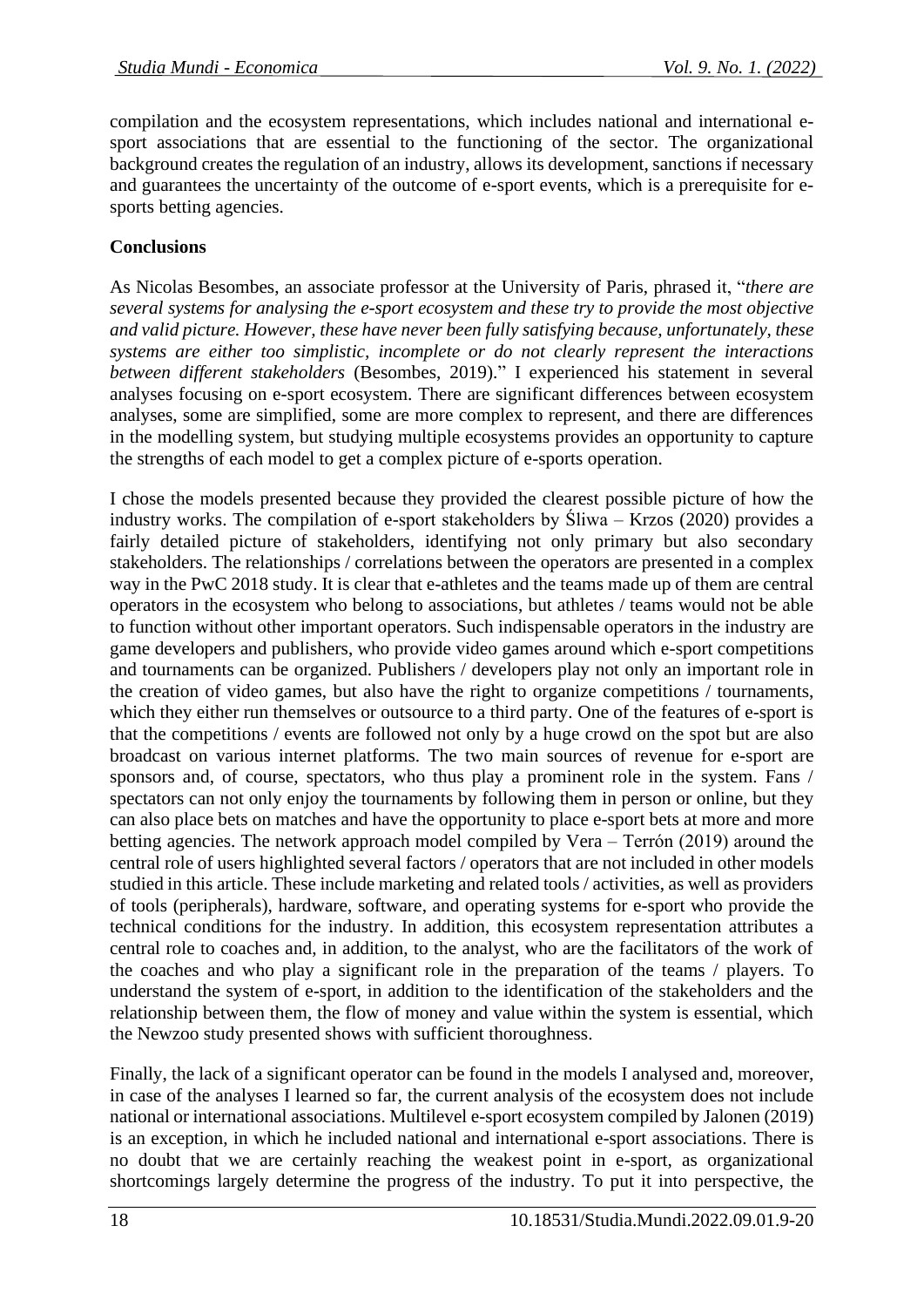acceptance of e-sport as a sport is also a matter of concern, and the International Olympic Committee sees it as an insufficiency. It is not my aim to determine whether or not e-sport is a sport, but it is already being addressed by others. If we compare e-sport with the football ecosystem, for example, it is clearly FIFA (International Football Association) that exercises global governance of the sport. Thus, national, and international associations should play a central role in the best possible representation of the e-sport ecosystem, which is particularly important for the development of unified regulation. The reason why it is not found in e-sport is mainly due to the fact that the competitions / tournaments are organized by the game publishers who created the game with which the competition takes place and are not controlled by the associations, therefore the regulation of the competitions is not unified either.

Overall, e-sport is indeed evolving tremendously, in terms of both views and revenue, but there are a lot of unresolved issues. I compiled my article with the aim of conducting a survey of the operation of the sector itself therefore I analysed the ecosystem of e-sport. Models processed do not, in my view, provide the most accurate picture per se, but provide a comprehensive picture of the industry by integrating the positive aspects and systems of these analysis.

### **References**

- 1. Besombes, N. (2019): Esports Ecosystem and Landscape, https://medium.com/@nicolas.besombes/esports-ecosystem-and-landscape-3dbbd653dc2c, Accessed: 03 November 2021.
- 2. Darnall, N. Henriques, I. Sadorsky, P. (2010): Adopting proactive environmental strategy: The influence of stakeholders and firm size. Journal of management studies. Vol. 47. No. 6. 1072-1094. p. https://doi.org/10.1111/j.1467-6486.2009.00873.x.
- 3. Fransman, M. (2014): Models of Innovation in Global ICT Firms: The Emerging Global Innovation Ecosystems. EC-JRC Science and Policy Reports. Luxembourg, Publications Office of the European Union, 58 p., ISBN: 978-92-79-39533-8, ISSN 1831-9424, doi:10.2791/10679, https://ec.europa.eu/jrc/sites/jrcsh/files/jrc90726.pdf?search. Accessed: 15 September 2021.
- 4. Gawrysiak, J. (2016): E-sport: Video games as sport. In: S.E. Klein (Ed.): Defining sport: Conceptions and Borderlines (Studies in Philosophy of Sport). Lanham, Lexington Books, 278 p., 207-221. p., ISBN: 978-1498511575
- 5. Hamari, J. Sjöblom, M. (2017): "Why do people watch others play video games? An empirical study on the motivations of Twitch users". Computers in Human Behavior. Vol. 75. 985-996. p. https://doi.org/10.1016/j.chb.2016.10.019
- 6. Horváth, K. G. (2021): Az innovációs ökoszisztéma folyamatok fejlesztésének lehetőségei : Egy online innovációs fórum koncepciója. Polgári szemle. Vol. 17. No. 1– 3. 348–357. p., ISSN 1786-6553, https://doi.org/10.24307/psz.2021.0725
- 7. Jalonen, H. (2019): The Value of E-Sports Is in the Eye of the Beholder, But Can E-Sports Operators Influence What the Spectators See? Advances in Applied Sociology. Vol. 9. No. 7. 306–329. p., ISSN: 2165-4336, https://doi.org/10.4236/aasoci.2019.97023
- 8. Jenkins, H. (1992): Textual Poachers: Television Fans and Participatory Culture. New York, Routledge, 352 p., ISBN: 978-0415905725
- 9. Jenny, S. E. Manning, D. Keiper, M. C. Olrich, T. W. (2017): Virtual(ly) athletes: Where esports fit within the definition of "sport". Quest. Vol. 69. No. 1. 1–18. p. https://doi.org/10.1080/00336297.2016.1144517
- 10. Jin, D. Y. (2010): Korea's Online Gaming Empire (First Edition). Cambridge, The MIT Press, 208. p. ISBN: 978-0262014762